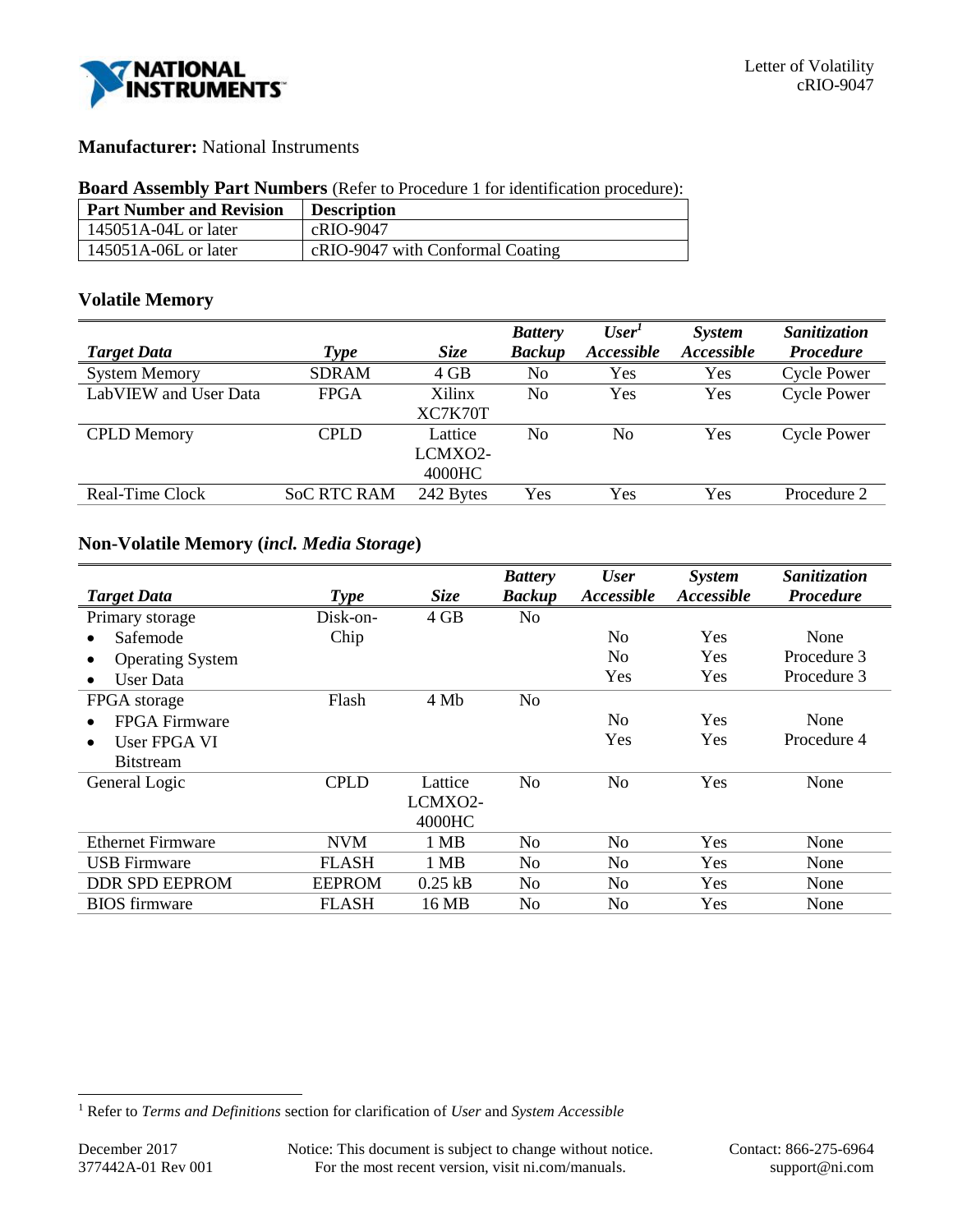

# **Procedures**

### **Procedure 1 – Board Assembly Part Number identification:**

To determine the Board Assembly Part Number and Revision, check the top left corner of the white label on the bottom of the module (145051a-04L, where 'a' is a capital letter indicating the revision).

# **Procedure 2 – SoC RTC RAM (Real-Time Clock Data):**

The battery-backed Real-Time Clock data can be cleared from the SoC RTC RAM using the CMOS reset button. To clear the Real-Time Clock data, perform the following steps:

- 1. Disconnect power form the cRIO controller.
- 2. Locate the CMOS reset button in the center of the cRIO backplane.
- 3. Press the CMOS reset button and hold it for 1 second.

# **Procedure 3 – Primary Storage Disk-on-Chip (OS and User Data):**

The Primary Storage DoC can be reformatted to clear the OS and User Data areas. The format operation is a "quick format" that re-initializes the file table, thereby making the existing files inaccessible. Format the drive for this NI Linux Real-Time target by performing one of the following steps:

- 1. Right-click the controller in MAX and click on "Format Drive".
- 2. Issue the nisystemformat command via a serial console local connection or SSH remote connection. Visit ni.com/info and enter the info code *format* for details.
- 3. Write a LabVIEW program that invokes the Format VI of the System Configuration API for the controller.

# **Procedure 4 – FPGA Storage Flash (User FPGA Bitstream):**

The User FPGA Bitstream in the FPGA Storage Flash can be cleared using NI-RIO Device Setup. To clear the bitstream from the flash, perform the following steps:

- 1. Add the cRIO target to your LabVIEW project by right-clicking on the project and selecting New » Targets and Devices and selecting your cRIO.
- 2. Right-click on the FPGA project item and select RIO Device Setup.
- 3. In the *Advanced* section, select *Erase Bitfile on Flash*.